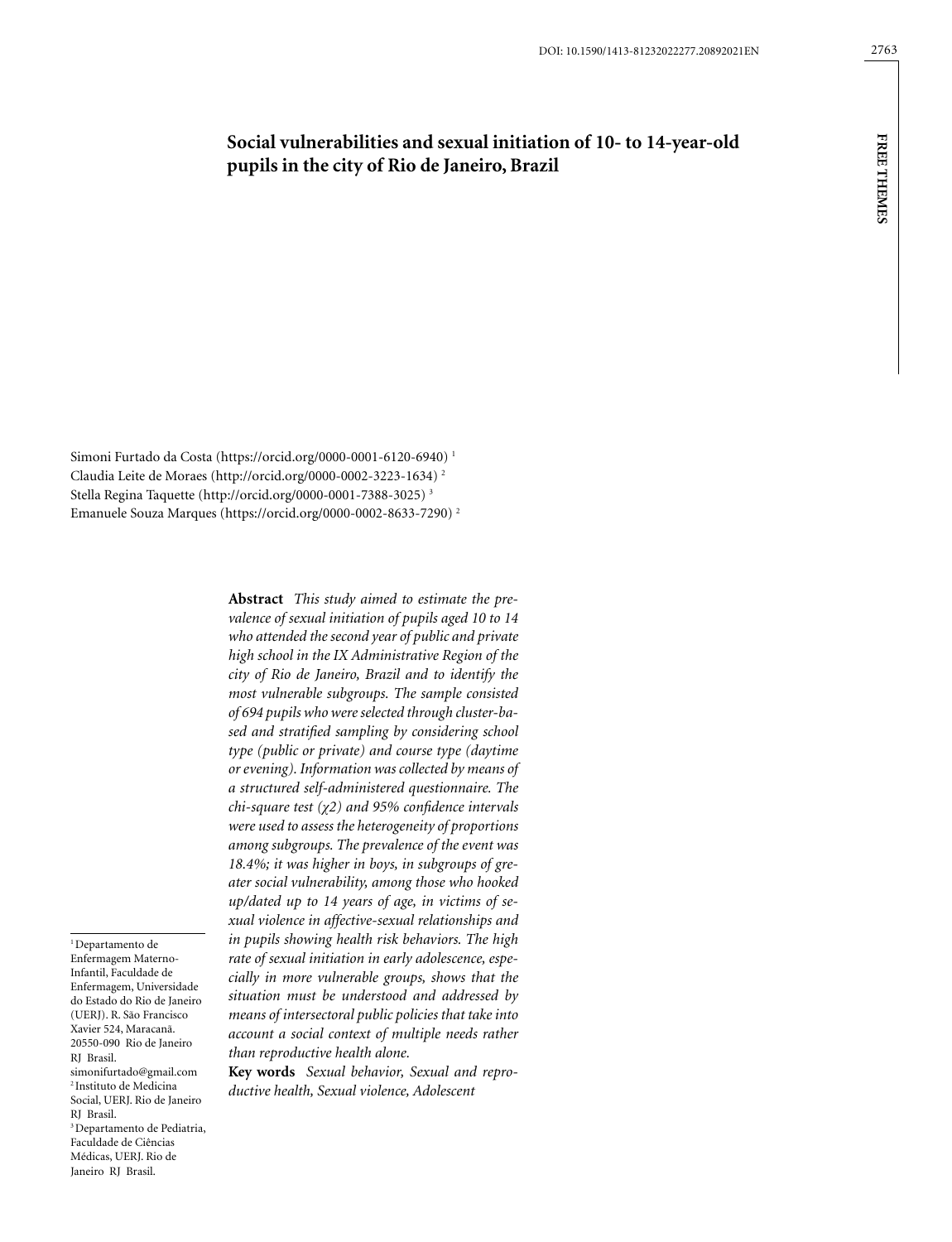# **Introduction**

Discoveries, social interactions and possibilities for new experiments occur during adolescence and youth in various spheres of life<sup>1</sup>. Among these experiences, the first affective and sexual relationships are some of the most important ones. Sexual initiation is seen as an indicator of sexual and reproductive health<sup>2</sup>. It generally takes place between 15 and 19 years of age in Latin America's population3,4. However, sexual and reproductive behavior of adolescents aged 10 to 14, an age period called early adolescence<sup>1</sup>, has also been an object of research and the target of health care policies in several countries<sup>4,5</sup>. That interest increased considerably after the International Conference on Population and Development (ICPD) in 1994<sup>6</sup>, which considered this part of the population one of the most vulnerable groups regarding the violation of their fundamental rights, since part of sexual relations in this age group are not consensual, but rather abusive in nature<sup>7,8</sup>.

To understand the sexual and reproductive behavior of adolescents and young people, this topic has to be addressed in a multidimensional and contextualized manner, considering ecological systems in which different factors that are related to society, the community and individual relationships interact with each other<sup>9,10</sup>. Factors such as Western culture, which is rooted in the patriarchal model, influence how society addresses that issue and distinguishes its approach and guidance on sexual behavior, including differences between genders<sup>3,10,11</sup>. As previous studies point out, men often start sex life earlier and are encouraged to be independent and courageous. In that context, sexual practice is as an act related to the opportunity and affirmation of their masculinity, while women attribute an affective-loving sense to relationships and have a rather romanticized view of sexual relations<sup>3,4,11-13</sup>.

In Brazil, the debate on sexual and reproductive behavior is still surrounded by taboos, which may reflect its conservative approach to developing sexual and reproductive health education proposals4,11. The topic was gradually included in health and educational sectors from the 1960s according to a hygienist logic, in the perspective of "*scientia sexualis*"14,15. During the 1980s/1990s, due to social movements, the HIV/AIDS epidemic and the context of Brazil's redemocratization, debates made some progress, it became an interdisciplinary topic and was related to others in the proposal of the National Curriculum Parameters of 199515,16. However, despite these advances, the

current public policy proposals tend to encourage postponement/abstinence from sexual life as a strategy to prevent teenage pregnancy<sup>4,17</sup>, which has been criticized for diverging from the struggle to ensure the sexual and reproductive rights of this population<sup>3,4</sup>. Regarding the subgroup of adolescents aged 10 to 14, the debate is even more complex due to legal issues addressed by the Brazilian Penal Code<sup>18</sup> and alarmist discourses about teenage pregnancy. According to data by the Ministry of Health, Brazil counted 3.2 million adolescent mothers between 2011 and 2016, 162,853 (5%) of which belonged to the 10-14 age  $group<sup>19</sup>$ .

Scientific literature shows that during early adolescence, i.e. the stage of life from 10 to 14 years of age, sexual initiation usually occurs in contexts of greater vulnerability, such as in lower social classes<sup>10,20</sup>. It is accompanied by health risk behaviors, such as alcohol/drug use, takes place among individuals who are involved with several partners, individuals who resort to unprotected sexual practices and those who lack sufficient knowledge on contraceptive methods<sup>21,22</sup>. Some authors suggest that these factors, among others, expose this group to a higher risk of sexually transmitted infections (STIs), teenage pregnancy and maternal death<sup>5,10,21-24</sup>. However, Cabral and Brandão<sup>4</sup> emphasize that these factors may increase the incidence of sexually transmitted infections (STIs) and unplanned pregnancies in any age group and are thus not a condition that may be associated exclusively with early adolescence.

Given the controversial nature of that discussion, different initiatives aimed at the sexual and reproductive education of adolescents have been adopted by several countries. Some emphasize "sexual majority", such as the UK, which deems that maturity to practice autonomy safely is only achieved at the age of 1625. The USA invests in intervention programs<sup>26</sup> and in Brazil, the *Programa Saúde na Escola* (PSE) [Health at School Program]27 – despite being intersectoral – has developed some activities, although in a fragmented way and unrelated to legislation<sup>17,18</sup>. Further research is still needed to better understand the situations and intervene more effectively to meet the proposals of the "Global Strategy" and of the 2030 Agenda for Sustainable Development that advocate universal access to health, including sexual and reproductive health of adolescents<sup>10,28</sup>.

It is essential to know the percentage and features of adolescents and young people who started sexual life during early adolescence to better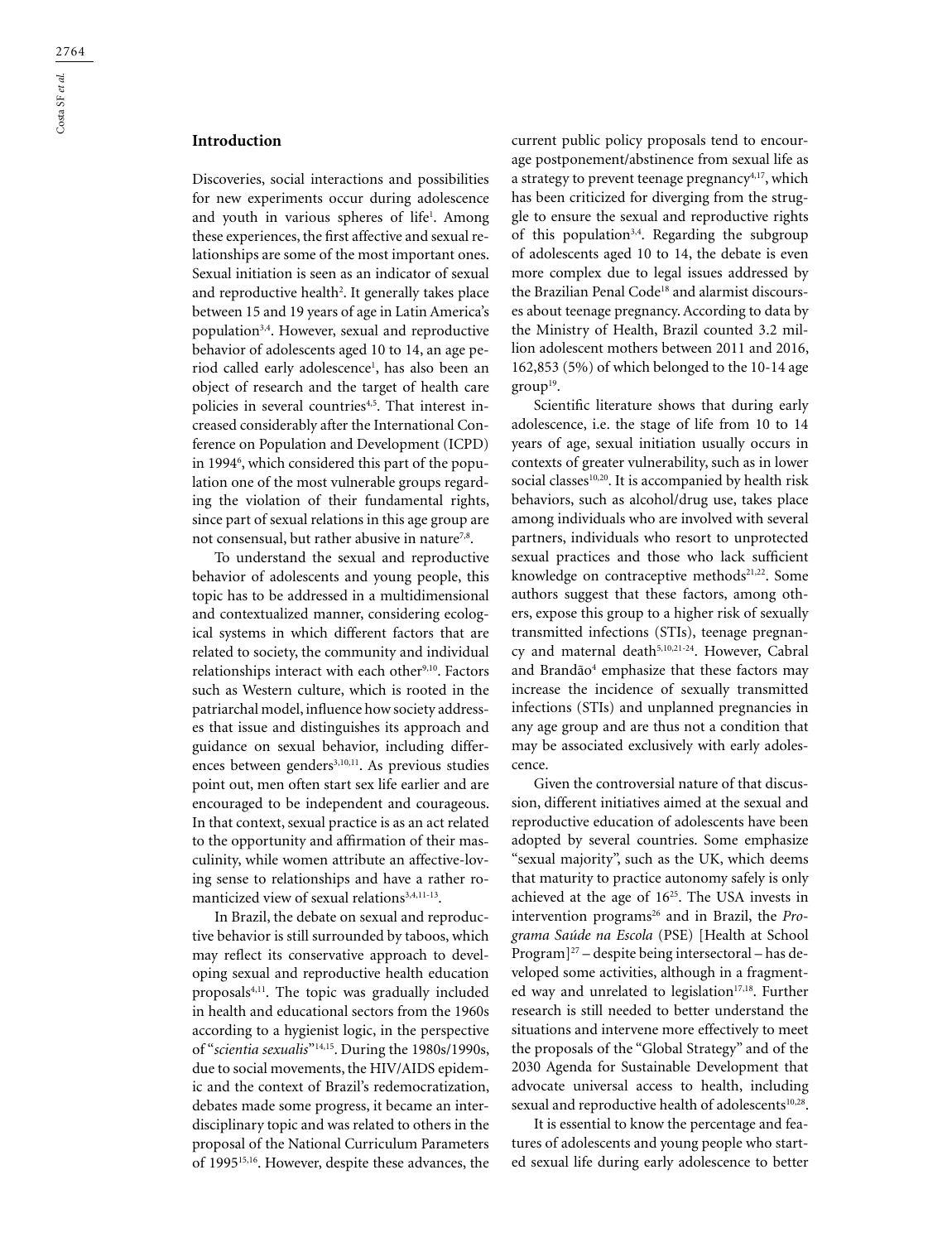2765

plan strategies that promote sexual and reproductive education to strengthen young people's autonomy and empowerment based on a context of intersectorality<sup>5,10</sup>. Analyzing differences between those estimates in the different population subgroups by considering gender, school type and other risk factors of sexual initiation in early adolescence may help develop more effective interventions aimed at conscious and safe sexual practice<sup>5,10,21</sup>. Based on this perspective, this study aims to estimate the prevalence of sexual initiation between 10 and 14 years and to identify subgroups that are more vulnerable to the situation among public and private school pupils of the IX Administrative Region of the city of Rio de Janeiro, Brazil.

### **Methods**

### **Study design and scenario**

This is a sub-project of a school-based cross-sectional study entitled "Rape of a vulnerable person and other forms of violence against female adolescents" – research funded by the *Fundação Carlos Chagas Filho de Amparo à Pesquisa do Estado do Rio de Janeiro* (FAPERJ) (Call FAPERJ nº 30/2014). The study scenario included the public and private schools of the IX Administrative Region (AR) of the city of Rio de Janeiro. The IX AR covers four neighborhoods of the city of Rio de Janeiro: Vila Isabel, Andaraí, Grajaú and Maracanã. According to the 2010 Brazilian census<sup>29</sup>, this region counts approximately 190,000 inhabitants with an average per capita income of BRL 1,836 (USD 1,020 at the time). Families of all socioeconomic levels have lived in that region, in luxury buildings, medium-sized houses and clandestine settlements/favelas<sup>30</sup>.

### **Selection strategy and sample size**

In the study period, the IX AR of Rio de Janeiro totaled 1,470 pupils who were distributed in 52 classes and were regularly enrolled in the second high-school year in five public schools (714 pupils) and fifteen private schools (756 pupils). The study population was selected through a complex sampling procedure including cluster-based and stratified sampling and by taking into account school types (public or private) and course types (daytime or evening courses). Class selection probability was proportional to school size and all pupils from selected classes were in-

vited to participate in the research. Among the 747 pupils eligible for the background study, 721 (95.4%) agreed to participate in the research. Of these, 94.4 % (717) were aged between 15 and 24 and were thus eligible for the present study. Additional exclusion criteria included: a) Pupils whose sexual initiation took place before the age of 10 (n=2) and b) Pupils of Asian (n=7) or Indigenous (n=14) descent, given the reduced number of participants in these population subgroups, which would hamper more robust estimates of the prevalence of sexual initiation in early adolescence in these individuals. The final sample of this study consisted of 694 participants.

## **Data collection and measurement instruments**

Data were collected between September 2016 and February 2017 in classrooms using a multidimensional structured autocomplete questionnaire whose application was supervised by a previously trained field team.

The most important variable was the occurrence of sexual initiation during early adolescence, i.e., between 10 and 14 years of age. That information was obtained by a direct question on pupils' age at their first sexual intercourse. "Sexual initiation" included positive answers to a structured yes/no-question: "Have you ever had sexual intercourse?". If a participant's first sexual intercourse had occurred between 10 to 14 years of age, he/she was considered to have had "sexual initiation in early adolescence".

The variable race/skin color was created based on the classification of the Brazilian Institute of Geography and Statistics (IBGE). We chose to include only two categories: Whites and the combination Blacks/Browns, who were considered as belonging to the same ethnic group. Gender was classified as either male or female and religion as the participant's current one, which was later categorized as having or not having a religion at the time of the interview. Variables "maternal education" and "family purchasing power" were categorized by means of Brazil's Economic Classification Criterion (CCEB), version 2015<sup>31</sup> and were measured to characterize the family's socioeconomic status. Originally, the CCEB classifies families in seven categories (A, B1, B2, C1, C2, D and E), where Class A represents the highest and Class E the lowest purchasing power. In the participant profile description, classes "D" and "E" were grouped. To study the prevalence of sexual initiation during early adolescence in the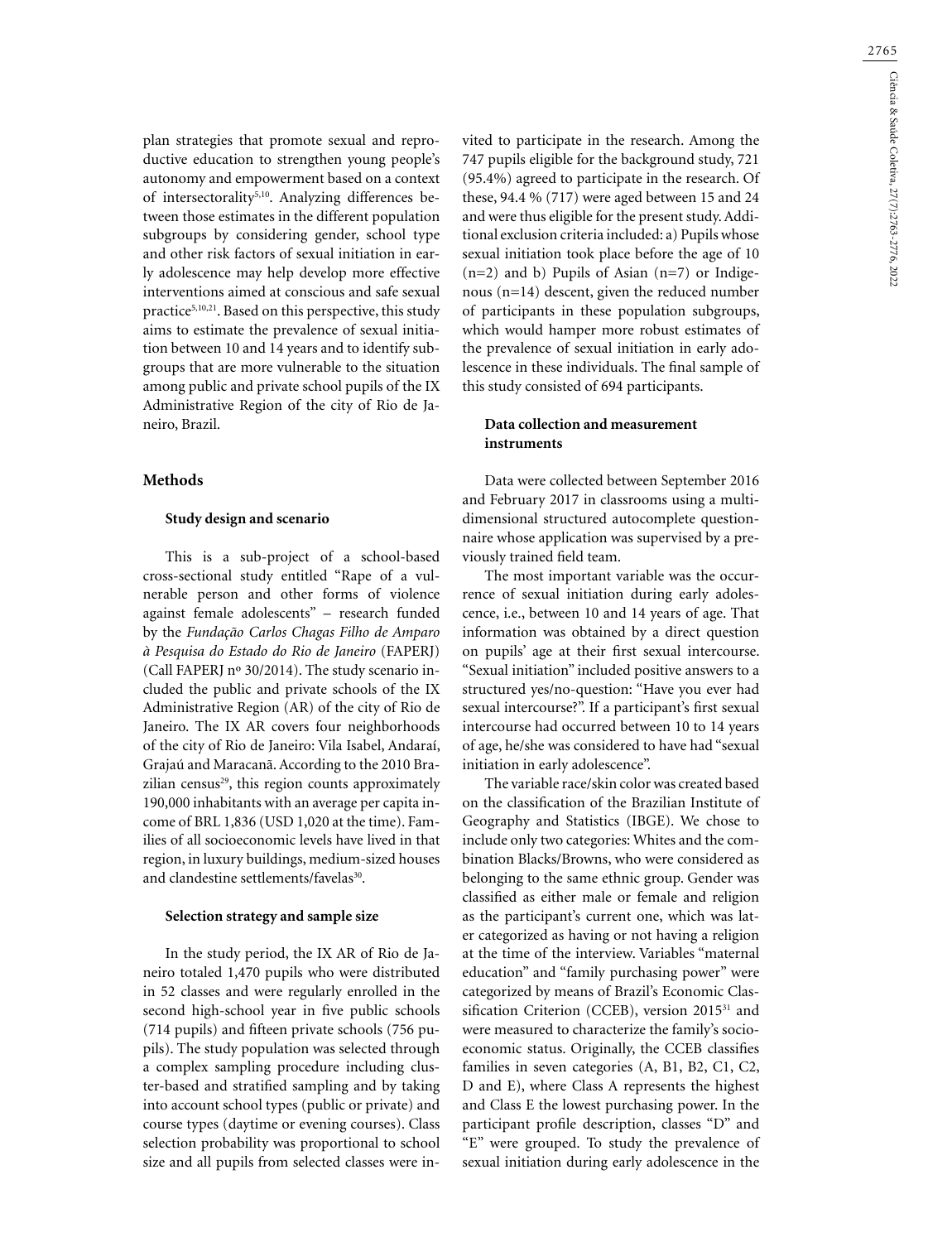different population subgroups, classes "A" and "B" were also grouped. In both analyses, categories B1 and B2 and C1 and C2 were grouped into B and C, respectively.

Family structure features were identified through the context of parenthood, based on whether the pupils' parents were alive or deceased. Cohabitation informed us about who the participant was living with at the time of the study. To identify the maternal background of teenage pregnancy, the pupil's age was subtracted from the mother's age at the time of the interview. This variable was called "mother's age at the birth of the child" and was divided into the following age groups: 10 to 19 years, 20 to 34 years, 35 years and older. School features included school type (public x private) and course type (daytime x evening).

Information on features of sexual initiation, the path of affective-sexual relationships and sexual violence in affective-sexual relationships were identified through structured questions that allowed to identify: age at first sexual intercourse, degree of commitment between peers, such as "hooking up", "dating", and same-sex sexual experience. Those data were obtained by means of the following questions: "Have you ever 'hooked up' or had any non-commitment love relationship with someone?" and "Have you ever dated someone?". Pupils who answered "yes" to any of these questions were asked how old they were when that kind of relationship first occurred. Classification of individuals according to samesex sexual experience was based on the question "Have you ever had a sexual experience/intimate contact with a person of the same sex?". All of these variables were "Yes/No" questions.

Information on sexual victimization in affective-sexual relations was obtained by means of the Portuguese version of the Conflict in Adolescent Dating Relationships Inventory (CADRI), created by Wolfe *et al*. 32 and initially adapted and validated for its use in Brazil by Minayo *et al*. 13. The version of the instrument we used contains 28 items, 25 of which refer to the various forms of violence in dating, such as emotional violence, physical violence, sexual violence, relational violence and threat. This study merely used the victimization of sexual violence subscale, which only takes into account events that took place in the last twelve months. Sexual violence was deemed present if at least one item of the above-mentioned subscale showed a positive answer.

The use of substances such as alcohol, tobacco and marijuana in the last three months was evaluated as binary "Yes/No" variables using The Alcohol, Smoking and Substance Involvement Screening Test (ASSIST) by the World Health Organization (WHO)<sup>33</sup>.

#### **Data analysis**

Prevalence of sexual initiation during early adolescence, as well as its 95% confidence intervals (95%CI) were estimated in the total population and in the groups of male and female adolescents. A Chi-Square test (χ2) was performed to evaluate the heterogeneity of the proportions of the population subgroups and a p-value<0.05 was adopted to identify statistically significant differences. The co-occurrence profile between adoption of risk behavior and violence during dating among boys and girls with and without sexual initiation in early adolescence was plotted using the Venn Diagram. Adoption of risk behavior included misuse of alcohol, tobacco and marijuana. All analyzes took into account the complex sampling structure and were performed by means of the Stata 13 software program<sup>34</sup>.

#### **Ethical aspects**

The study met all ethical standards of Resolution 466/2012 by the National Health Council and was approved by the Research Ethics Committee (CEP) of the University of the State of Rio de Janeiro (UERJ) on 09/18/2015, CAAE by decree No. 48107514.2.0000.5282 and approved by the State Department of Education of Rio de Janeiro.

## **Results**

Table 1 shows that 53.3% of the participants were females, most of which were between 15 and 18 years old; 53.2% declared to be white and 65.3% attended some religious institution at the time of this research. Regarding the socioeconomic situation of their families, a large part (45%) were children of mothers who had a high-school or academic degree and belonged to Economic Class B. More than 80% reported that their parents were alive and only few of them did not know or had never met their father (9.0%).

Regarding family arrangements, almost 80% were living with either both their parents or one parent and 13.5% showed a background of maternal teenage pregnancy. More than 60% of the pupils attended private schools, mostly daytime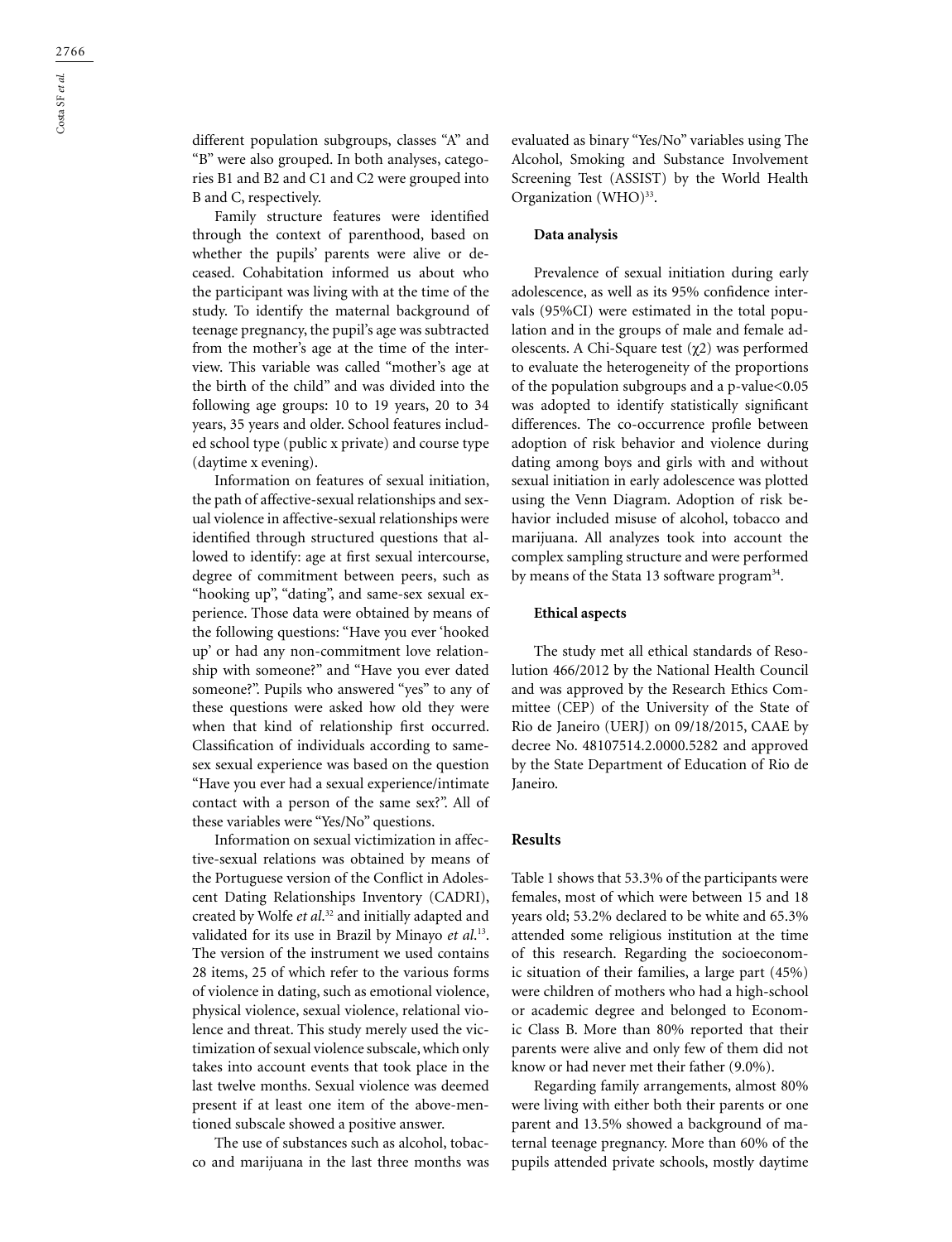|                                                                           | Total |      |                    |                | Gender |                |             |          |                |             |  |  |
|---------------------------------------------------------------------------|-------|------|--------------------|----------------|--------|----------------|-------------|----------|----------------|-------------|--|--|
|                                                                           |       |      | $n = 694$          |                | Male   |                |             | Female   |                | p-<br>value |  |  |
|                                                                           |       |      |                    |                |        | $n=320(46.7%)$ |             |          | $n=374(53.3%)$ |             |  |  |
|                                                                           | n     | $\%$ | 95%CI              | $\mathbf n$    | $\%$   | 95%CI          | $\mathbf n$ | $\%$     | 95%CI          |             |  |  |
| Demographic and socioeconomic features                                    |       |      |                    |                |        |                |             |          |                |             |  |  |
| Age                                                                       |       |      |                    |                |        |                |             |          |                |             |  |  |
| 15 to 16                                                                  | 272   | 48.5 | 40.8-56.3          | 113            | 44.1   | 35.5-53.0      |             | 159 52.3 | 44.2-60.2      | 0.12        |  |  |
| 17 to 18                                                                  | 364   |      | 46.4 39.3-53.7     | 172            | 49.6   | 41.9-57.3      |             | 192 43.7 | 35.9-51.7      |             |  |  |
| 19 to 24                                                                  | 50    | 5.1  | $3.6 - 7.2$        | 28             | 6.3    | $3.7 - 10.5$   | 22          | 4.0      | $2.2 - 7.2$    |             |  |  |
| Race/Skin color                                                           |       |      |                    |                |        |                |             |          |                |             |  |  |
| White                                                                     | 325   |      | 53.2 45.6-60.5     | 142            | 49.6   | 41.2-58.0      | 183         | 56.3     | 47.4-64.7      | 0.15        |  |  |
| Black/Brown                                                               |       |      | 365 46.8 39.5-54.4 | 176            | 50.4   | 42.0-58.7      |             | 189 43.7 | 35.3-52.6      |             |  |  |
| Current religion                                                          |       |      |                    |                |        |                |             |          |                |             |  |  |
| Yes                                                                       |       |      | 474 65.3 59.0-71.1 | 200            | 59.9   | 51.3-68.0      |             | 274 70.0 | 63.4-75.9      | 0.01        |  |  |
| No                                                                        | 217   |      | 34.7 28.9-41.0     | 119            | 40.1   | 32.0-48.7      |             | 98 30.0  | 24.1-36.6      |             |  |  |
| Mother's educational level                                                |       |      |                    |                |        |                |             |          |                |             |  |  |
| Illiterate/Elementary Education I (E.E. I)<br>incomplete                  | 40    | 5.0  | $3.5 - 7.2$        | 17             | 5.3    | $2.8 - 9.7$    | 23          | 4.7      | $2.9 - 7.5$    | 0.26        |  |  |
| E.E. I completed/ E.E. II incomplete                                      |       |      | 142 17.4 14.0-21.2 | 62             | 15.2   | 11.1-20.4      |             | 80 19.2  | 14.1-25.8      |             |  |  |
| E.E. II completed/E.M. incomplete                                         | 238   |      | 32.5 26.2-39.5     | 110            | 30.7   | 22.6-40.0      | 128         | 34.2     | 28.1-40.8      |             |  |  |
| High School completed/Higher Education<br>incomplete                      | 77    |      | 13.5 11.2-16.2     | 39             | 16.9   | $12.7 - 22.1$  |             | 38 10.6  | $7.3 - 15.0$   |             |  |  |
| High School completed                                                     |       |      | 162 31.6 24.7-39.4 | - 76           | 31.9   | 24.4-40.6      |             | 86 31.3  | 23.5-40.3      |             |  |  |
| Economic class (CCEB)                                                     |       |      |                    |                |        |                |             |          |                |             |  |  |
| A                                                                         | 90    |      | 17.2 13.4-21.9     | 47             | 19.2   | 14.1-25.7      |             | 43 15.5  | $11.1 - 21.4$  | 0.16        |  |  |
| B                                                                         |       |      | 324 54.8 51.1-58.4 | 150            | 56.5   | 50.5-62.4      |             | 174 53.3 | 47.6-58.8      |             |  |  |
| C                                                                         | 209   |      | 26.6 22.4-31.2     | 89             | 23.5   | 19.0-28.6      | 120         | 29.2     | 23.5-35.6      |             |  |  |
| D and E                                                                   | 14    | 1.4  | $0.8 - 2.5$        | $\overline{4}$ | 0.8    | $0.3 - 2.3$    | 10          | 2.0      | $0.9 - 4.2$    |             |  |  |
| Family context and maternal teenage pregnancy background                  |       |      |                    |                |        |                |             |          |                |             |  |  |
| Parents                                                                   |       |      |                    |                |        |                |             |          |                |             |  |  |
| Mother and father are alive                                               | 600   |      | 88.3 85.8-90.4     | 279            | 88.3   | 84.0-91.6      |             | 321 88.2 | 83.8-91.6      | 0.98        |  |  |
| Only one parent is alive                                                  | 94    |      | 11.7 9.6-14.2      | 41             | 11.7   | $8.4 - 16.0$   |             | 53 11.8  | $8.4 - 16.2$   |             |  |  |
| Father is alive                                                           |       |      |                    |                |        |                |             |          |                |             |  |  |
| Yes                                                                       | 621   |      | 91.0 88.6-92.9     | 285            | 89.8   | 85.5-92.9      |             | 336 92.1 | 88.4-94.6      | 0.38        |  |  |
| Does not know/Does not know him                                           | 72    | 9.0  | $7.0 - 11.3$       | 35             | 10.2   | $7.1 - 14.5$   | 37          | 7.9      | $5.3 - 11.6$   |             |  |  |
| Living conditions                                                         |       |      |                    |                |        |                |             |          |                |             |  |  |
| Lives with his/her father and mother                                      |       |      | 301 44.4 40.9-47.9 | 139            | 43.3   | 37.0-50.0      |             | 162 45.3 | 38.8-51.9      | 0.82        |  |  |
| Lives either with his/her father or his/her mother 229 34.8 31.7-38.0 105 |       |      |                    |                | 34.8   | 30.1-39.7      | 124 34.8    |          | 30.2-39.8      |             |  |  |
| Lives with his/her mother/father and stepfather/ 112 15.0 12.8-17.6       |       |      |                    | 54             | 16.3   | 12.3-21.3      | 58          | 13.9     | 10.8-17.8      |             |  |  |
| stepmother                                                                |       |      |                    |                |        |                |             |          |                |             |  |  |
| Lives with other people                                                   | 48    | 5.8  | $4.2 - 7.8$        | 21             | 5.6    | $3.9 - 8.0$    | 27          | 6.0      | $3.9 - 9.1$    |             |  |  |
| Age at which his/her mother gave birth                                    |       |      |                    |                |        |                |             |          |                |             |  |  |
| 10 to 19                                                                  |       |      | 100 13.5 10.7-17.0 | 47             | 14.9   | $10.5 - 20.7$  |             | 53 12.4  | $9.1 - 16.6$   | 0.61        |  |  |
| 20 to 34                                                                  | 463   |      | 70.3 62.4-77.1     | 205            | 68.6   | 58.7-77.0      |             | 258 71.8 | 63.9-78.5      |             |  |  |
| 35 or older                                                               | 84    |      | 16.2 10.0-25.1 42  |                | 16.5   | 10.4-25.3      |             | 42 15.8  | $9.1 - 26.1$   |             |  |  |
| <b>School features</b>                                                    |       |      |                    |                |        |                |             |          |                |             |  |  |
| School type                                                               |       |      |                    |                |        |                |             |          |                |             |  |  |
| Public                                                                    |       |      | 387 36.9 32.0-42.1 | 175            | 35.4   | 30.0-41.2      |             | 212 38.2 | 30.0-47.2      | 0.59        |  |  |
| Private                                                                   |       |      | 307 63.1 57.9-68.0 | 145            | 64.6   | 58.8-70.0      |             | 162 61.8 | 52.8-70.0      |             |  |  |
| Course type                                                               |       |      |                    |                |        |                |             |          |                |             |  |  |
| Daytime course                                                            |       |      | 585 90.4 88.2-92.2 | 261            | 89.0   | 84.9-92.1      |             | 324 91.7 | 88.4-94.1      | 0.29        |  |  |
| Evening course                                                            | 109   | 9.6  | $7.8 - 11.8$       | 59             | 11.0   | $7.9 - 15.1$   | 50          | 8.3      | 5.9-11.6       |             |  |  |
| Course Auth                                                               |       |      |                    |                |        |                |             |          |                |             |  |  |

**Table 1.** Sociodemographic, family and school environment profile of adolescents and young people from the IX AR of the city of Rio de Janeiro-RJ, 2017.

Source: Authors.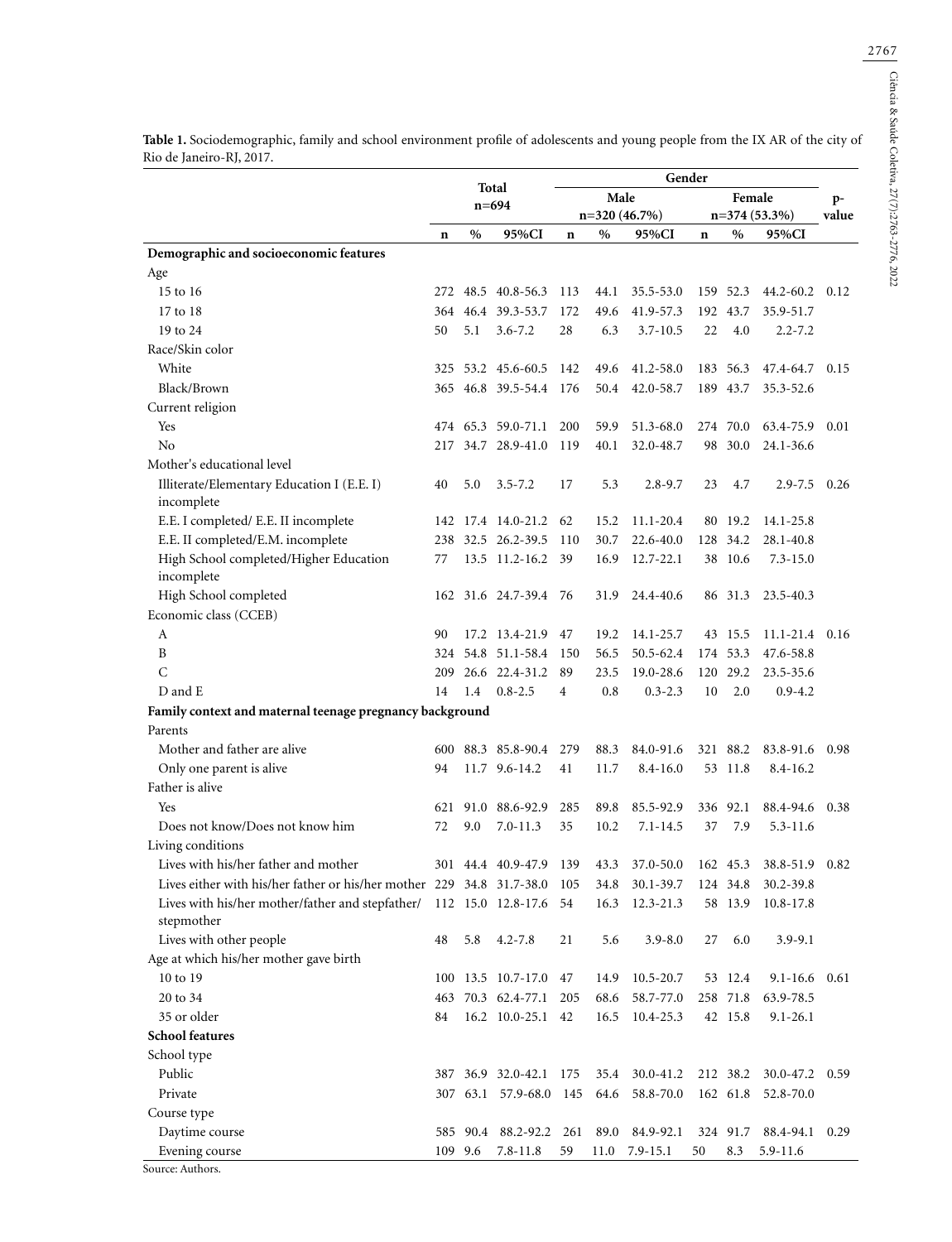courses. There was no statistically significant difference in the distribution of these features according to gender, except for religious practice, whose percentage was slightly higher among girls (Table 1).

Table 2 shows the features of the population studied in relation to the context of sexual initiation, the paths of affective-sexual relationships and health risk behaviors. It shows that 18.4% of the participants were sexually initiated during early adolescence and that half of the total study population started their affective/love path at

that age as well, including the "hooking up" and "dating" modalities. Approximately 17% reported having had a same-sex sexual experience and 40% of them responded positively to at least one of the items that make up the scale of sexual victimization in dating. More than 70% of them claimed to have consumed alcohol, just over 22% tobacco and approximately 20% marijuana. Analysis of prevalence according to gender showed that sexual initiation during early adolescence was twice as high in boys than in girls (25.7% x 12.2%) and a sexual experience with a

**Table 2**. Features of sexual initiation, affective-sexual relationship background, and health risk behaviors of adolescents and young people from the IX AR of the city of Rio de Janeiro-RJ, 2017.

|                                                                            |             | Total         |              | Gender |               |               |                |               |               |      |  |  |
|----------------------------------------------------------------------------|-------------|---------------|--------------|--------|---------------|---------------|----------------|---------------|---------------|------|--|--|
|                                                                            |             | $n = 694$     |              |        | Male          | n=320 (46.7%) | $n=374(53.3%)$ | $p-$<br>value |               |      |  |  |
|                                                                            | $\mathbf n$ | $\frac{0}{0}$ | 95% CI       | n      | $\frac{0}{0}$ | 95% CI        | $\mathbf n$    | $\%$          | 95% CI        |      |  |  |
| Features of sexual initiation and affective-sexual relationship background |             |               |              |        |               |               |                |               |               |      |  |  |
| Sexual initiation in early adolescence                                     |             |               |              |        |               |               |                |               |               |      |  |  |
| Yes, aged<15 years<br>of age                                               | 138         | 18.4          | 15.5-21.7    | 85     | 25.7          | $21.2 - 30.6$ | 53             | 12.2          | $8.8 - 16.7$  | 0.00 |  |  |
| No/Occurred≥15 years<br>of age                                             | 547         | 81.6          | 78.3-84.4    | 230    | 74.3          | 69.3-78.8     | 317            | 87.8          | 83.3-91.2     |      |  |  |
| Has already hooked up/dated                                                |             |               |              |        |               |               |                |               |               |      |  |  |
| Yes, aged<15                                                               | 322         | 50.8          | 45.6-56.0    | 162    | 56.5          | 47.3-65.3     | 160            | 45.9          | 41.9-49.9     | 0.10 |  |  |
| Yes, aged≥15                                                               | 315         | 40.5          | 33.6-47.7    | 134    | 36.9          | 29.2-45.4     | 181            | 43.5          | 36.4-50.9     |      |  |  |
| N <sub>o</sub>                                                             | 54          | 8.7           | $5.7 - 13.2$ | 22     | 6.6           | $3.6 - 11.7$  | 32             | 10.6          | $5.8 - 18.6$  |      |  |  |
| Has had a same-sex experience                                              |             |               |              |        |               |               |                |               |               |      |  |  |
| Yes                                                                        | 110         | 16.6          | 13.7-19.9    | 32     | 9.7           | $6.2 - 14.6$  | 78             | 22.5          | 17.0-29.2     | 0.00 |  |  |
| No                                                                         | 576         | 83.4          | 80.1-86.3    | 281    | 90.3          | 85.4-93.7     | 295            | 77.5          | 70.8-83.0     |      |  |  |
| Victimization of sexual violence in affective-sexual relationships         |             |               |              |        |               |               |                |               |               |      |  |  |
| Yes                                                                        | 230         | 40.0          | 35.7-44.5    | 107    | 43.3          | 36.7-50.2     | 123            | 37.4          | 28.6-47.1     | 0.41 |  |  |
| N <sub>o</sub>                                                             | 314         | 60.0          | 55.5-64.3    | 138    | 56.7          | 49.8-63.3     | 176            | 62.6          | 52.9-71.4     |      |  |  |
| Health risk behaviors in the last 3 months                                 |             |               |              |        |               |               |                |               |               |      |  |  |
| Use of alcohol                                                             |             |               |              |        |               |               |                |               |               |      |  |  |
| Yes                                                                        | 471         | 71.1          | 66.8-75.1    | 211    | 68.8          | 63.2-73.8     | 260            | 731           | 67.9-77.8     | 0.16 |  |  |
| No                                                                         | 215         | 28.9          | 24.9-33.2    | 106    | 31.2          | $26.2 - 36.8$ | 109            | 26.9          | $22.2 - 32.1$ |      |  |  |
| Use of tobacco                                                             |             |               |              |        |               |               |                |               |               |      |  |  |
| Yes                                                                        | 147         | 22.2          | 18.2-26.8    | 60     | 20.8          | 15.9-26.8     | 87             | 23.4          | 17.2-31.0     | 0.57 |  |  |
| No                                                                         | 540         | 77.8          | 73.2-81.8    | 257    | 79.2          | 73.2-84.1     | 283            | 76.6          | 69.0-82.8     |      |  |  |
| Use of marihuana                                                           |             |               |              |        |               |               |                |               |               |      |  |  |
| Yes                                                                        | 133         | 19.7          | 16.4-23.5    | 59     | 21.1          | 16.1-27.0     | 74             | 18.5          | 13.4-25.1     | 0.56 |  |  |
| No                                                                         | 554         | 80.3          | 76.5-83.6    | 258    | 78.9          | 73.0-83.8     | 296            | 81.5          | 74.9-86.6     |      |  |  |

Source: Authors.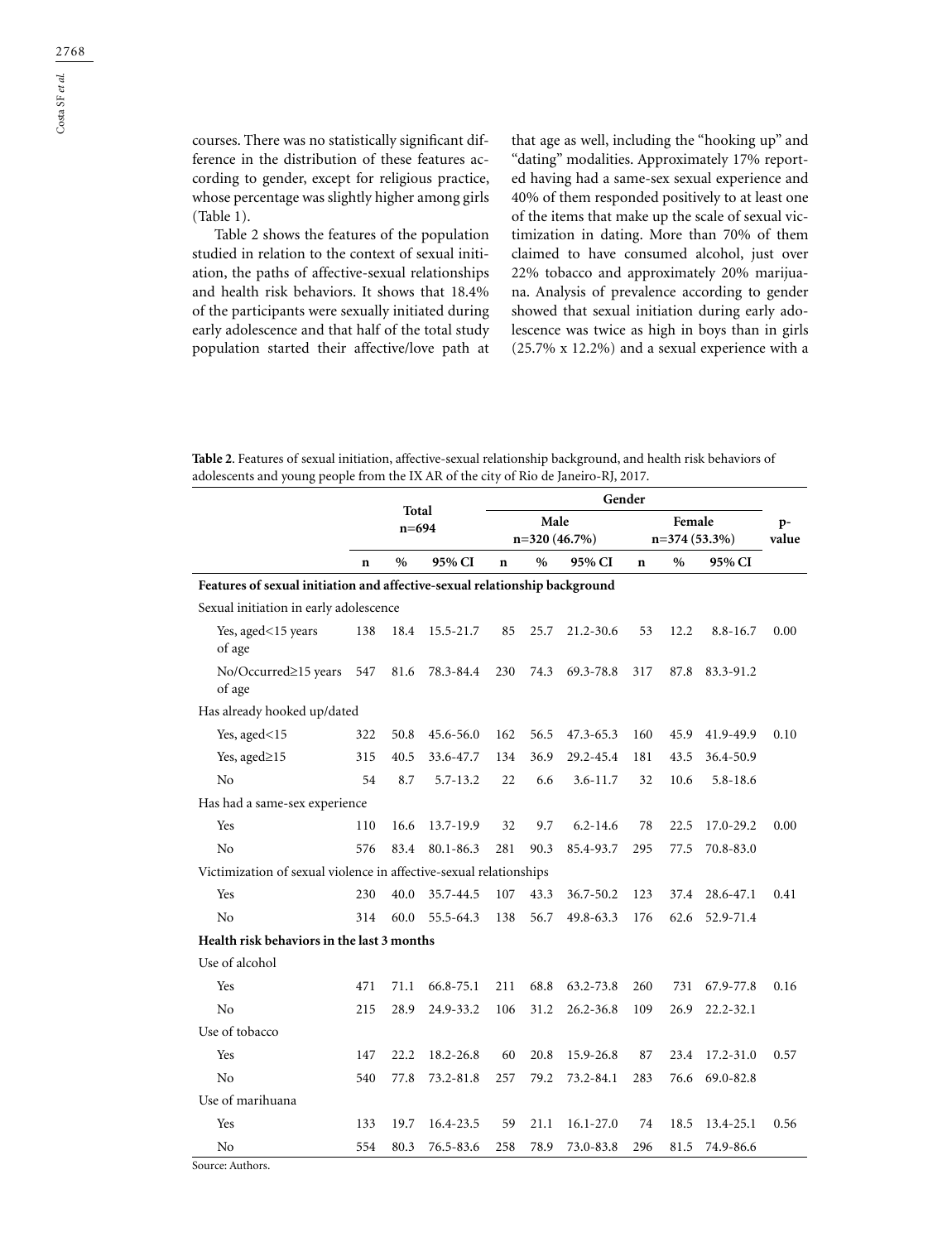person of the same sex was more often reported by girls.

Table 3 reveals that sexual initiation during early adolescence was more frequent among pupils whose mothers had a lower educational level. Regarding school features, there was a higher percentage among pupils from public schools and evening courses. There are some differences between boys and girls as well. Sexual initiation during early adolescence was more frequent among girls from "D" and "E" social classes, among those who had only one parent or none alive and among those whose mothers were adolescent at the time their daughters were born. Those features seem to be unrelated to the age of sexual initiation of the boys.

The prevalence of the event was also analyzed according to the features of their affective-sexual relationship path and health risk behaviors (Table 4). The prevalence was higher among those who claimed to have hooked up/dated before the age of 15; among those who mentioned victimization of sexual violence in affective-sexual relations in the last twelve months; and among those who used substances such as alcohol, tobacco, and marijuana in the last three months. If we focus on the male population alone, the above-mentioned features repeat themselves, while the prevalence was not higher among those who report alcohol use among girls.

Figure 1 shows that most adolescents and young people accumulate different risk behaviors and sexual victimization in their affective-sexual relationships. Accumulation of vulnerabilities occurs especially in boys whose sexual initiation took place between 10 and 14 years of age.

## **Discussion**

Study results show that the sexarche of about 1/5 of the participants took place during early adolescence, which is reported twice as much by boys than by girls. These results are similar to those found by Gonçalves *et al.*24 who conducted a survey of 4,325 adolescents from a birth cohort in Pelotas, Rio Grande do Sul, Brazil, which found that 18.6% of the adolescents went through sexual initiation before the age of 15 (20.9% of the boys and 16.4% of the girls). However, our study shows a greater difference between boys and girls. A similar profile was found by the 2015 National School Health Survey (PeNSE)<sup>35</sup>, according to which 27.0% of the 13-15-year-old pupil subgroup reported having had sexual intercourse

in the past (34.5% of the boys and 19.3% of the girls). Those findings corroborate the idea of gender asymmetry in the sexual and reproductive health area, regardless of the fact that male puberty takes place later than the female one.

Sexual initiation during early adolescence was also more frequent in pupils of subgroups inserted in contexts of greater social vulnerability. PeNSE 2015's<sup>35</sup> results had already drawn the attention to that profile as they show that 29.7% of the public school pupils went through sexual initiation before the age of 15, against only 15.0% of the private school pupils. The nature of this study did not allow us to investigate what caused the large gap between public and private schools or between daytime and evening course. However, pupils who attend public school evening courses accumulate additional social disadvantages, as they belong to low-income families, have a lower educational level and are inserted in the labor market performing low-wage jobs.

Living with adults in charge also seems to postpone sexarche. PeNSE (2009) data analysis shows that 42.1% of the pupils who do not live with their parents had sexual intercourse at some point in the past, against only 26.6% of the pupils who live with their parents<sup>36</sup>. In our study, although the frequency was twice as high among girls who had either no contact with their father or no living father, this difference was not statistically significant. Maternal teenage pregnancy background has also been addressed by the literature as a bond of identification and connection, especially between mothers and daughters, which suggests that sexual and reproductive background repeats itself across generations<sup>23,24,37,38</sup>. The study by Gonçalves *et al*. 24 also showed that the earlier the mother's pregnancy occurred, the higher the prevalence of sexual initiation in early adolescence in the next generation. According to the authors, 42.9% of the girls whose mothers got pregnant by the age of 14 also went through sexual initiation during early adolescence, while only 20.9% of the girls whose mothers got pregnant between 15 and 19 had their first sexual contact before the age of 15. It is worth noting that this trend did not occur among boys, which corroborates Dias and Teixeira's<sup>37</sup> statement that intergenerational transmission only takes place in mothers and daughters. A multi-centric study that was conducted in three Brazilian cities (GRAVAD research) and involved approximately 4,600 subjects aged 18 to 24 years also mentions that the maternal teenage pregnancy background repeats itself in girls only<sup>38</sup>.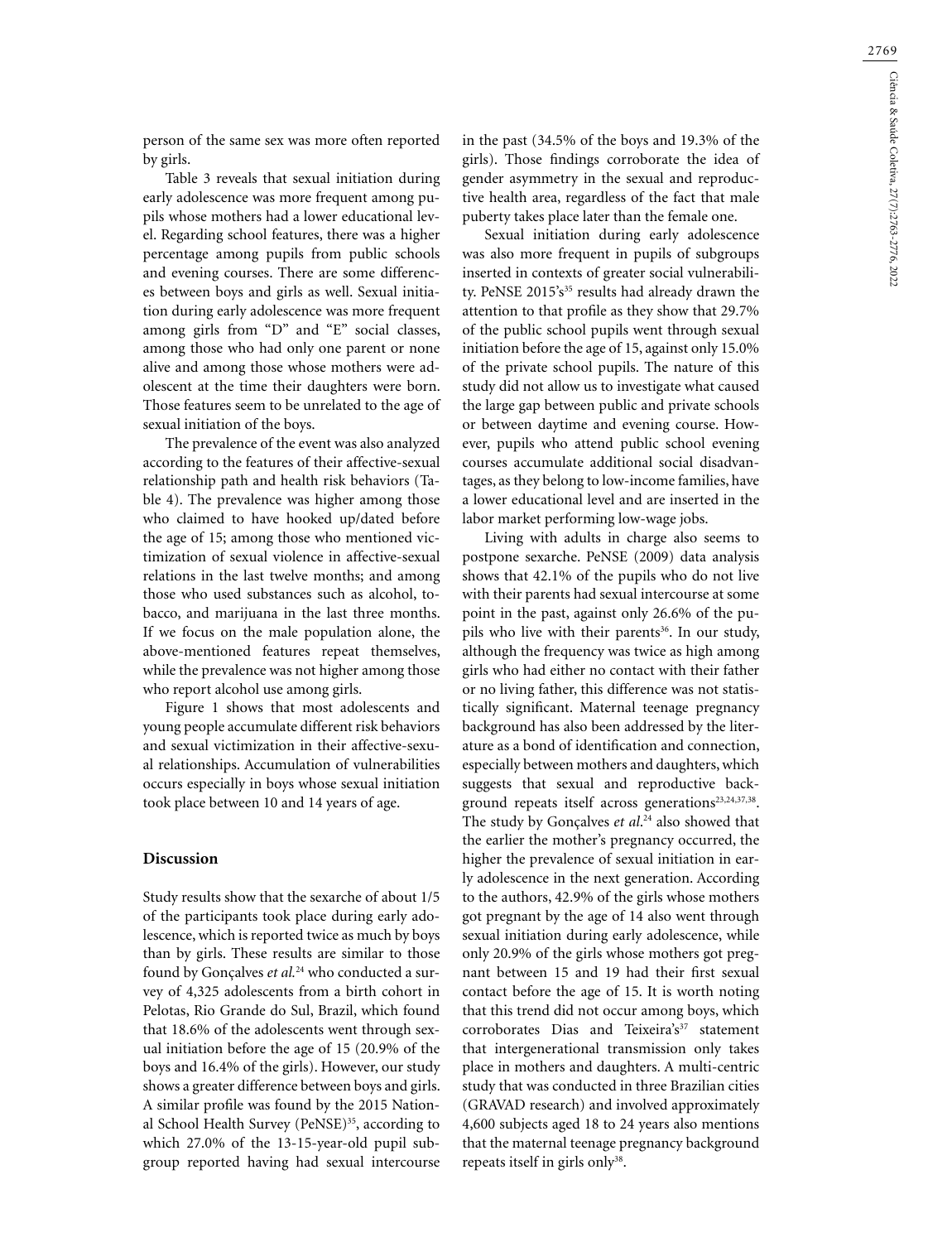**Table 3.** Prevalence of sexual initiation in early adolescence according to demographic, socioeconomic, family and school features of adolescents and young people of the IX AR of the city of Rio de Janeiro-RJ, 2017.

|                                        | Sexual initiation in early adolescence (10-14 years of age) |          |                    |             |        |                |                         |                |        |      |               |               |  |
|----------------------------------------|-------------------------------------------------------------|----------|--------------------|-------------|--------|----------------|-------------------------|----------------|--------|------|---------------|---------------|--|
|                                        |                                                             |          | Total              |             | Gender |                |                         |                |        |      |               |               |  |
|                                        | $n = 694$                                                   |          |                    |             |        |                | Male                    |                | Female |      |               |               |  |
|                                        |                                                             |          |                    |             |        | $n=320(46.7%)$ |                         | $n=374(53.3%)$ |        |      |               |               |  |
|                                        | n                                                           | $\%$     | 95%CI              | p-<br>value | n      | $\%$           | 95%CI                   | $p-$<br>value  | n      | $\%$ | 95%CI         | $p-$<br>value |  |
| Demographic and socioeconomic features |                                                             |          |                    |             |        |                |                         |                |        |      |               |               |  |
| Age                                    |                                                             |          |                    |             |        |                |                         |                |        |      |               |               |  |
| 15 to 16                               | 269                                                         | 16.2     | 11.5-22.4          | 0.29        |        |                | 111 22.4 16.2-30.0      | 0.26           | 158    | 11.9 | $6.5 - 20.8$  | 0.90          |  |
| 17 to 18                               | 361                                                         |          | 20.2 16.1-25.0     |             |        | 171 27.8       | 20.6-36.3               |                | 190    | 12.8 | $9.6 - 16.9$  |               |  |
| 19 to 24                               | 47                                                          |          | 24.7 16.2-35.9     |             | 26     | 35.8           | 23.0-51.1               |                | 21     | 10.1 | $3.4 - 26.5$  |               |  |
| Race/Skin color                        |                                                             |          |                    |             |        |                |                         |                |        |      |               |               |  |
| White                                  | 324                                                         | 17.1     | 12.9-22.3          | 0.41        |        | 141 24.6       | 17.6-33.3               | 0.71           | 183    | 11.4 | $6.2 - 20.0$  | 0.71          |  |
| Black/Brown                            | 357                                                         | 19.8     | 15.9-24.3          |             |        |                | 172 26.6 20.6-33.7      |                | 185    | 13.0 | $9.3 - 18.0$  |               |  |
| Current religion                       |                                                             |          |                    |             |        |                |                         |                |        |      |               |               |  |
| Yes                                    | 468                                                         | 19.5     | 15.8-24.0          | 0.25        |        | 198 28.0       | 22.6-34.0               | 0.28           | 270    | 13.2 | $9.4 - 18.3$  | 0.15          |  |
| N <sub>0</sub>                         | 214                                                         | 15.9     | 11.9-21.0          |             |        |                | 116 22.2 15.0-31.7      |                | 98     | 8.8  | $4.9 - 15.6$  |               |  |
| Mother's educational level             |                                                             |          |                    |             |        |                |                         |                |        |      |               |               |  |
| >4 years                               | 613                                                         | 17.7     | $14.8 - 21.1$      | 0.01        |        | 285 25.2       | 20.3-30.7               | 0.08           | 328    | 11.2 | $7.9 - 15.5$  |               |  |
| $\leq$ 4 years                         | 38                                                          | 34.5     | 21.6-50.2          |             |        | 15 51.3        | 23.3-78.5               |                | 23     | 22.6 | $10.3 - 42.5$ | 0.09          |  |
| Economic class (CCEB)                  |                                                             |          |                    |             |        |                |                         |                |        |      |               |               |  |
| A and B                                | 411                                                         | 18.8     | 15.7-22.3          | 0.16        |        | 195 26.5       | 21.4-32.3               | 0.92 216       |        | 11.6 | $7.5 - 17.5$  | 0.02          |  |
| C                                      | 206                                                         | 18.1     | 13.4-23.8          |             | 88     | 27.8           | 18.3-39.8               |                | 118    | 11.4 | $7.9 - 16.3$  |               |  |
| D and E                                | 13                                                          |          | 38.0 17.4-64.1     |             | 3      | 36.6           | 3.9-89.1                |                | 10     | 38.3 | 14.8-69.0     |               |  |
| <b>Family context features</b>         |                                                             |          |                    |             |        |                |                         |                |        |      |               |               |  |
| Parents                                |                                                             |          |                    |             |        |                |                         |                |        |      |               |               |  |
| Mother and father are alive            |                                                             | 594 17.7 | 14.7-21.2          |             |        |                | 0.14 277 25.8 21.4-30.8 | 0.84 317       |        | 10.7 | $7.3 - 15.3$  | 0.02          |  |
| Only one parent or none is alive       | 91                                                          | 24.0     | 16.3-33.9          |             | 38     | 24.4           | $13.0 - 41.0$           |                | 53     | 23.8 | 13.7-37.9     |               |  |
| Father is alive                        |                                                             |          |                    |             |        |                |                         |                |        |      |               |               |  |
| Yes                                    | 615                                                         | 17.8     | 14.7-21.4          | 0.15        |        | 283 25.6       | 21.1-30.6               | 0.93           | 332    | 11.1 | $7.5 - 16.3$  | 0.06          |  |
| No/Does not know or Does not           | 69                                                          | 25.7     | $16.1 - 38.3$      |             |        | 32 26.3        | 13.7-44.5               |                | 37     | 25.1 | 12.5-43.9     |               |  |
| know him                               |                                                             |          |                    |             |        |                |                         |                |        |      |               |               |  |
| Living conditions                      |                                                             |          |                    |             |        |                |                         |                |        |      |               |               |  |
| Lives with his/her father and          |                                                             |          | 296 15.8 11.8-20.8 |             |        |                | 0.14 137 24.4 17.0-33.6 | 0.65 159       |        | 8.6  | $5.1 - 14.3$  | 0.14          |  |
| mother                                 |                                                             |          |                    |             |        |                |                         |                |        |      |               |               |  |
| Lives with other people                | 385                                                         | 20.5     | $16.5 - 25.1$      |             |        |                | 177 26.8 21.3-33.3      |                | 208    | 14.8 | $9.5 - 22.4$  |               |  |
| Age at which his/her mother gave       |                                                             |          |                    |             |        |                |                         |                |        |      |               |               |  |
| birth                                  |                                                             |          |                    |             |        |                |                         |                |        |      |               |               |  |
| 10 to 19                               | 98                                                          |          | 28.2 20.9-36.9     | 0.09        |        |                | 47 30.6 20.4-43.1       | 0.33           | 51     | 25.7 | 14.9-40.7     | 0.01          |  |
| 20 to 34                               | 459                                                         |          | 16.6 13.3-20.4     |             | 203    | 23.5           | 18.1-30.0               |                | 256    | 11   | $7.7 - 15.5$  |               |  |
| 35 or older                            | 82                                                          |          | 20.8 11.8-34.2     |             | 40     |                | 38.9 15.8-68.4          |                | 42     | 6.4  | $2.2 - 17.2$  |               |  |
| <b>School features</b>                 |                                                             |          |                    |             |        |                |                         |                |        |      |               |               |  |
| School type                            |                                                             |          |                    |             |        |                |                         |                |        |      |               |               |  |
| Public                                 | 381                                                         | 24.5     | $20.8 - 29.0$      | 0.00        |        |                | 173 32.8 26.2-40.2      | 0.02           | 208    | 17.8 | 13.9-22.5     | 0.04          |  |
| Private                                | 304                                                         | 14.9     | 11.2-19.5          |             |        |                | 142 21.6 16.0-28.6      |                | 162    | 8.8  | $4.5 - 16.6$  |               |  |
| Course type                            |                                                             |          |                    |             |        |                |                         |                |        |      |               |               |  |
| Daytime course                         | 579                                                         | 17.0     | 14.0-20.5          | 0.00        |        | 258 23.9       | 19.3-29.2               | 0.03           | 321    | 11.2 | $7.7 - 16.1$  | 0.03          |  |
| Evening course                         | 106                                                         | 32.3     | 25.4-40.1          |             | 57     | 40.2           | 25.8-56.6               |                | 49     | 23.3 | 13.3-37.5     |               |  |
| Source: Authors.                       |                                                             |          |                    |             |        |                |                         |                |        |      |               |               |  |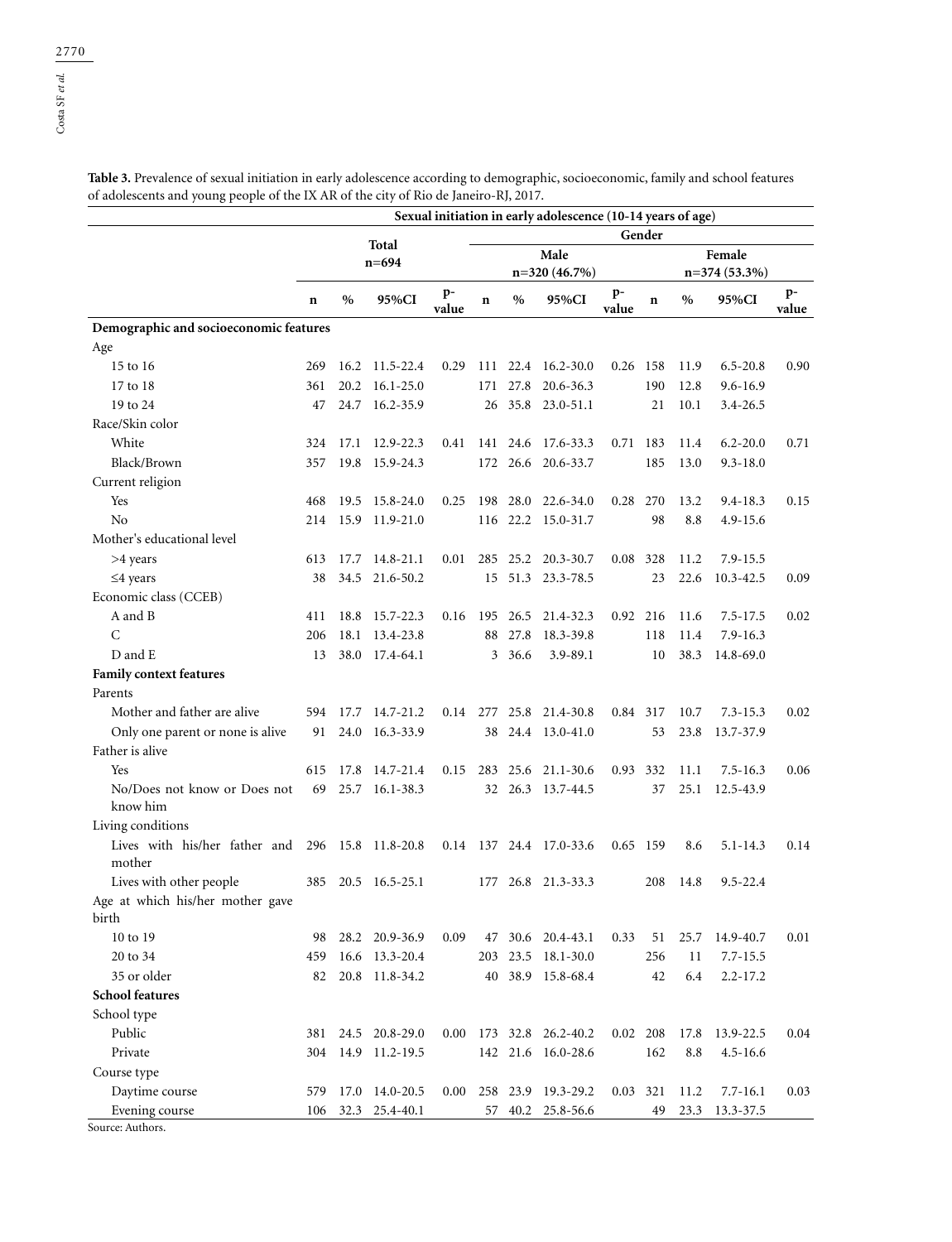2771

It is important to highlight that the differences between subgroups according to the vulnerability profile of families were especially visible in girls. Those, when inserted in a family context of greater social vulnerability such as low-income families, low maternal education, dissolution of the two-parent family and a maternal adolescent pregnancy background, began having sexual contacts at an earlier age.

Data on participants' affective-sexual relationship path help understand the context of sexual initiation of adolescents and young people13. A study on factors associated with sexual initiation involving 427 mothers aged 14 to 16 from Porto Alegre-RS, Brazil shows that casual partnerships increased the prevalence of sexual initiation in early adolescence by 28%<sup>39</sup>. Study results also show a higher prevalence of sexual initiation during early adolescence among girls who

reported sexual victimization in affective-sexual relationships in the last 12 months. Thus, it is essential to include the discussion on violence in affective-sexual relationships among adolescents to characterize the profile of individuals who are having their first sexual experience before the age of 1410. It is extremely relevant to prioritize that issue due to the evidence that points to a higher risk of violence in the first affective-sexual relationships10, its serious negative consequences to health and because these experiences may turn into risk factors for victimization at other life stages<sup>13</sup>.

Use of substances such as tobacco, alcohol and illicit drugs has often been highlighted in the literature as part of health risk behaviors associated with a decrease in the age of the first sexual intercourse<sup>20</sup> and the use of illicit drugs and tobacco in the last three months. However,

**Table 4**. PPrevalence of sexual initiation in early adolescence according to features of affective-sexual relationships and health risk behaviors of adolescents and young people in the IX AR of the city of Rio de Janeiro-RJ, 2017.

|                                                                         |     | Sexual initiation in early adolescence (10-14 years of age) |                    |               |        |      |                |               |                |         |                |               |  |  |
|-------------------------------------------------------------------------|-----|-------------------------------------------------------------|--------------------|---------------|--------|------|----------------|---------------|----------------|---------|----------------|---------------|--|--|
|                                                                         |     |                                                             | Total              |               | Gender |      |                |               |                |         |                |               |  |  |
|                                                                         |     |                                                             | $n = 694$          |               | Male   |      |                |               |                | Female  |                |               |  |  |
|                                                                         |     |                                                             |                    |               |        |      | $n=320(46.7%)$ |               | $n=374(53.3%)$ |         |                |               |  |  |
|                                                                         | n   | $\%$                                                        | 95%CI              | $p-$<br>value | n      | $\%$ | 95%CI          | $p-$<br>value | n              | $\%$    | 95%CI          | $p-$<br>value |  |  |
| Affective-sexual relationships                                          |     |                                                             |                    |               |        |      |                |               |                |         |                |               |  |  |
| Has already hooked up or dated                                          |     |                                                             |                    |               |        |      |                |               |                |         |                |               |  |  |
| Yes, $age<15$                                                           |     | 320 26.5                                                    | 21.9-31.8          | 0.00          | 161    | 31.9 | 25.8-38.7      | 0.00          | 159            | 20.9    | $15.0 - 28.3$  | 0.00          |  |  |
| Yes, age $\geq$ 15                                                      | 312 | 11.5                                                        | $8.6 - 15.3$       |               | 132    | 19.1 | 13.3-26.5      |               | 180            | 6.0     | $3.6 - 10.0$   |               |  |  |
| No                                                                      | 53  | 3.4                                                         | $0.8 - 14.1$       |               | 22     | 9.7  | $2.8 - 28.6$   |               | 31             | 0.0     |                |               |  |  |
| Same-sex sexual experience                                              |     |                                                             |                    |               |        |      |                |               |                |         |                |               |  |  |
| Yes                                                                     | 110 | 21.0                                                        | 13.8-30.7          | 0.53          | 32     | 41.6 | 24.7-60.7      | 0.06          | 78             | 13.5    | $7.7 - 22.6$   | 0.68          |  |  |
| No                                                                      |     |                                                             | 573 18.0 14.6-22.0 |               | 281    |      | 24.2 19.3-29.8 |               | 292            | 11.8    | $8.0 - 17.1$   |               |  |  |
| Sexual violence in affective-sexual relationships in the last 12 months |     |                                                             |                    |               |        |      |                |               |                |         |                |               |  |  |
| Victimization in affective-sexual relationships                         |     |                                                             |                    |               |        |      |                |               |                |         |                |               |  |  |
| Yes                                                                     |     |                                                             | 229 29.3 23.2-36.1 | 0.00          | 107    | 40.4 | $30.6 - 51.1$  | 0.00          | 122            | 18.8    | 11.7-28.7      | 0.09          |  |  |
| No                                                                      | 312 |                                                             | 14.8 11.2-19.3     |               | 137    | 19.1 | 13.9-25.7      |               | 175            | 11.6    | $7.7 - 17.2$   |               |  |  |
| Health risk behaviors in the last three months                          |     |                                                             |                    |               |        |      |                |               |                |         |                |               |  |  |
| Use of alcohol                                                          |     |                                                             |                    |               |        |      |                |               |                |         |                |               |  |  |
| Yes                                                                     | 468 | 21.5                                                        | $17.6 - 26.0$      | 0.00          | 208    | 31.6 | 24.9-39.2      | 0.00          | 260            | 13.4    | 8.9-19.6       | 0.34          |  |  |
| No                                                                      | 213 | 11.3                                                        | $7.9 - 15.8$       |               | 106    | 13.1 | $9.1 - 18.3$   |               | 107            | 9.5     | $5.3 - 16.3$   |               |  |  |
| Use of tobacco                                                          |     |                                                             |                    |               |        |      |                |               |                |         |                |               |  |  |
| Yes                                                                     | 147 | 28.9                                                        | 21.0-38.3          | 0.00          | 60     | 37.2 | 25.6-50.5      | 0.02          | 87             |         | 22.4 13.9-34.1 | 0.01          |  |  |
| No                                                                      | 535 | 15.5                                                        | 12.4-19.2          |               | 254    | 22.6 | 18.7-27.0      |               | 281            | 9.1     | 5.9-13.8       |               |  |  |
| Use of marihuana                                                        |     |                                                             |                    |               |        |      |                |               |                |         |                |               |  |  |
| Yes                                                                     | 133 | 34.3                                                        | 26.8-42.6          | 0.00          | 59     | 41.5 | $30.1 - 54.0$  | 0.00          |                | 74 27.0 | 19.5-37.6      | 0.00          |  |  |
| No                                                                      | 549 | 14.6                                                        | $11.2 - 18.7$      |               | 255    | 21.4 | $16.7 - 27.0$  |               | 294            | 8.9     | $5.8 - 13.5$   |               |  |  |
| $\lambda = -1$                                                          |     |                                                             |                    |               |        |      |                |               |                |         |                |               |  |  |

Source: Authors.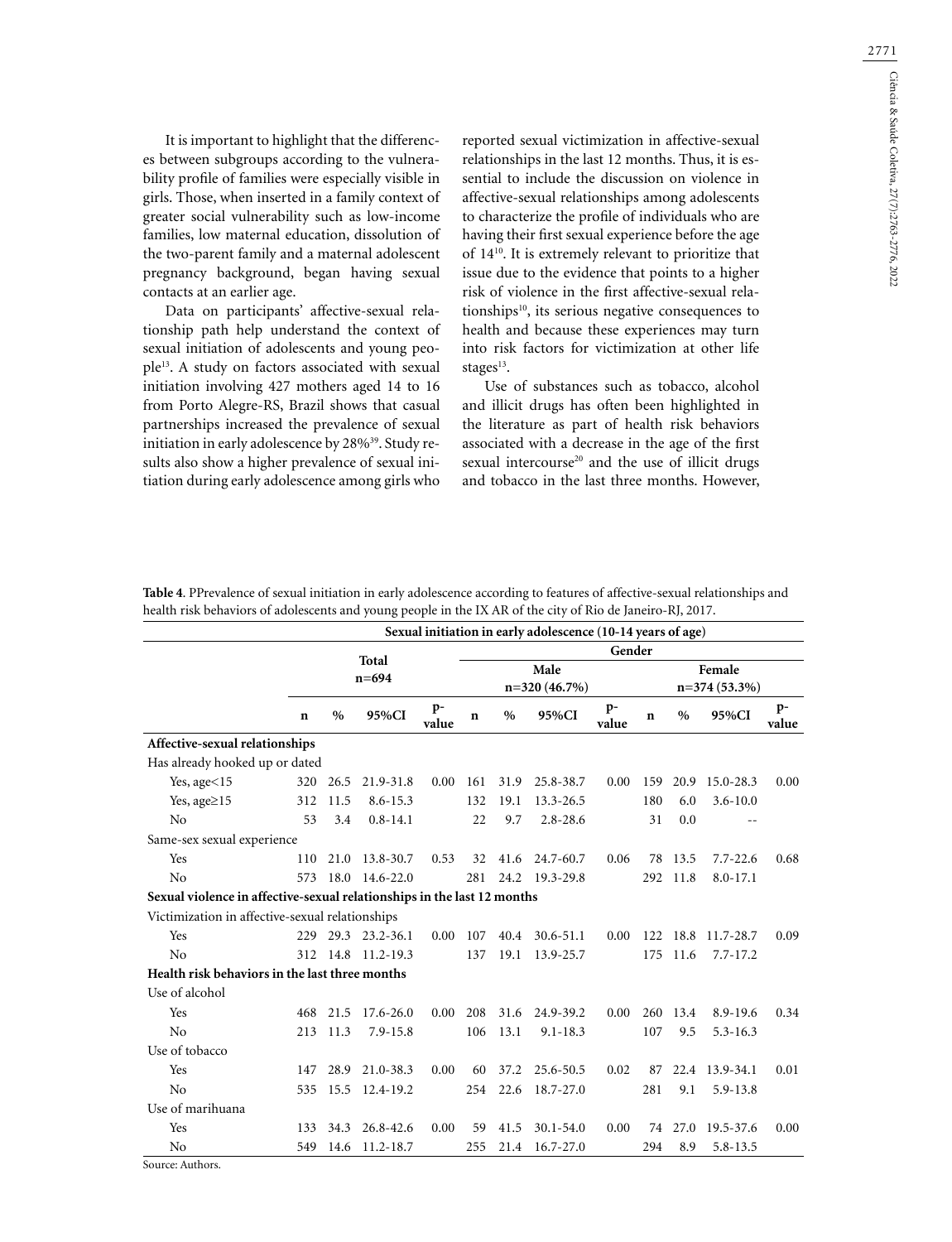

**Figure 1.** Co-occurrence of adoption of risk behavior and violence in dating of boys and girls with and without sexual initiation in early adolescence of adolescents and young people from the IX AR of the city of Rio de Janeiro-RJ, 2017.

Note: (a) boys without sexual initiation in early adolescence; (b) boys with sexual initiation in early adolescence; (c) girls without sexual initiation in early adolescence; (d) girls with sexual initiation in early adolescence.

Source: Authors.

unlike our findings, the authors found no association between the event and the use of alcoholic beverages in this period. Our study also identified a high number of adolescents and young people who had their first sexual experience in early adolescence among those who made use of these substances. Results show that a good part of adolescents and young people whose sexual initiation took place during early adolescence and used substances also reported some degree of sexual violence in their love relationships. If we combine this information with the fact that many of these pupils belong to families of a low socioeconomic status, who lack a father figure, whose mothers became pregnant during adolescence, that they and are inserted in the labor market performing low-wage jobs and therefore have to study in the evening, we find that these adolescents accumulate numerous factors that explain their social vulnerability<sup>22,40</sup>.

Simultaneous occurrence and accumulation of vulnerabilities has been reported by several authors. The relationship between alcohol/drug misuse and dating violence, e.g., has also been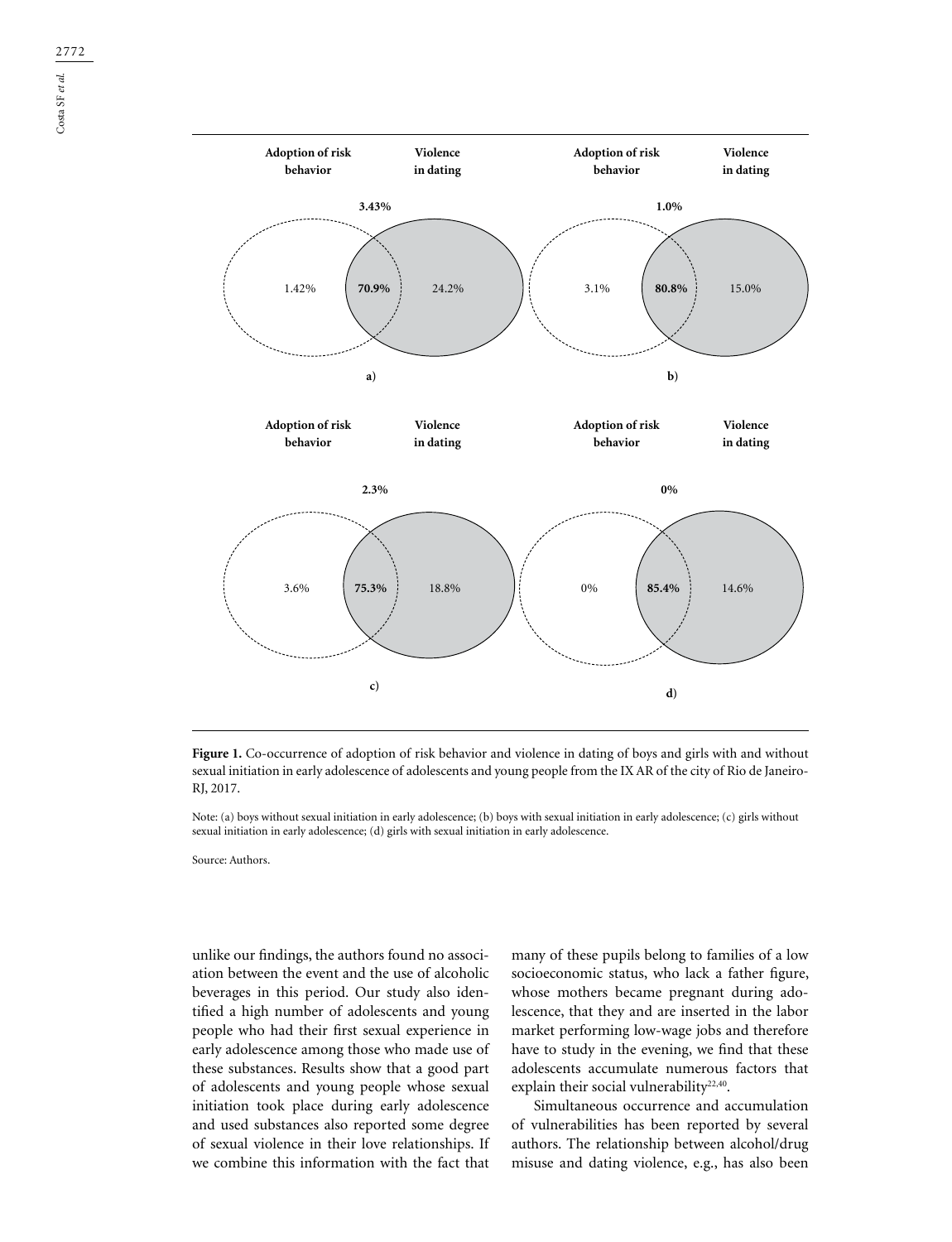mentioned by O'Keefe41 and by Shorey *et al*. 42. Audi *et al*. 43 also show that a first pregnancy before the age of 16, as well as the partner's use of tobacco, alcohol or illicit drugs are associated with victimization of physical/sexual violence committed by intimate partners of pregnant women who attended prenatal care at a public health clinic in Campinas-SP, Brazil. A longitudinal study conducted in US schools involving 1,199 pupils with childhood behavior issues and/ or family adversities took into account three risk behavior indicators, i.e., sexual initiation between 13 and 14 years of age, use of tobacco, and use of alcohol/drugs concluded that these behaviors belong together and are important high-risk factors of other adverse situations, such as teenage pregnancy and sexually transmitted infections<sup>21</sup>.

The results of this study need to be interpreted in light of its limitations and strengths. Regarding limitations, it is noteworthy that the definition of cases of sexual initiation in early adolescence was based exclusively on the answer to the direct question on having had "sexual relations". Participants may interpret "sexual relation" in different ways, according to their social, moral, religious and cultural background. In this sense, cases involving other forms of sexual expression without penetration, e.g. oral sex, may not have been considered. The lack of information on gender identity, age of menarche and other variables of reproductive background, such as number of partners and use of contraceptive methods are also limitations, since they would add to information on risk behavior. We suggest that these variables be considered in future studies on the topic.

Strengths of this study include a sufficiently large sample that allowed us to obtain quite accurate estimates and the study in subgroups. Another strength is the high representativeness of the study sample regarding the group of adolescents and young people attending high school in Rio de Janeiro, since it includes public and private school pupils from diverse city areas who were selected through probabilistic sampling. The use of consolidated autocomplete forms to identify situations of violence in dating and use of alcohol/drugs should also have increased the level of accuracy of our estimates. The wide range of features analyzed to build the profile of participants who had their first sexual contact by the age of 14, considering not only health risk behaviors usually included for this purpose, but also socioeconomic, cultural, family, and school aspects, as well as those related to affective-sexual relationships, provided a panoramic view of the factors related to the studied event, which is another positive point of our research.

## **Final considerations**

Study results corroborate what has been pointed out by the literature, i.e., certain population subgroups start sexual life earlier than others. Those results also contribute to the debate on peculiarities of sexual and reproductive health of younger adolescents. It is essential to highlight that sexual initiation during early adolescence does not seem to be a problem situation as such if we take into account how relevant it is for adolescents and young people to learn about sexuality and build affective-sexual relationships. However, differences found among subgroups suggest that acquiring information and achieve maturity and autonomy in this area of life is not always equitable. The higher rate of sexual initiation at an early age among boys, among pupils from families with a lower socioeconomic status, among those who experience violence in affective-sexual relationships and those who assume health risk behaviors shows that this group is more vulnerable to adversity. That accumulation of risk situations implies that actions aimed at the full development of adolescents and young people need to be multi-thematic, intersectoral and take into account the specific features of every target public. In this sense, we emphasize the role of the school as a privileged space for socialization, acquisition of knowledge about sexuality and deconstruction of rigid social gender roles in affective-sexual relations. At the same time, we highlight how essential it is that actions that take place at schools interact with other social policies and the legislation to empower adolescents and young people in such a way that they may consciously decide when to start their sexual and reproductive life in an autonomous and safe way.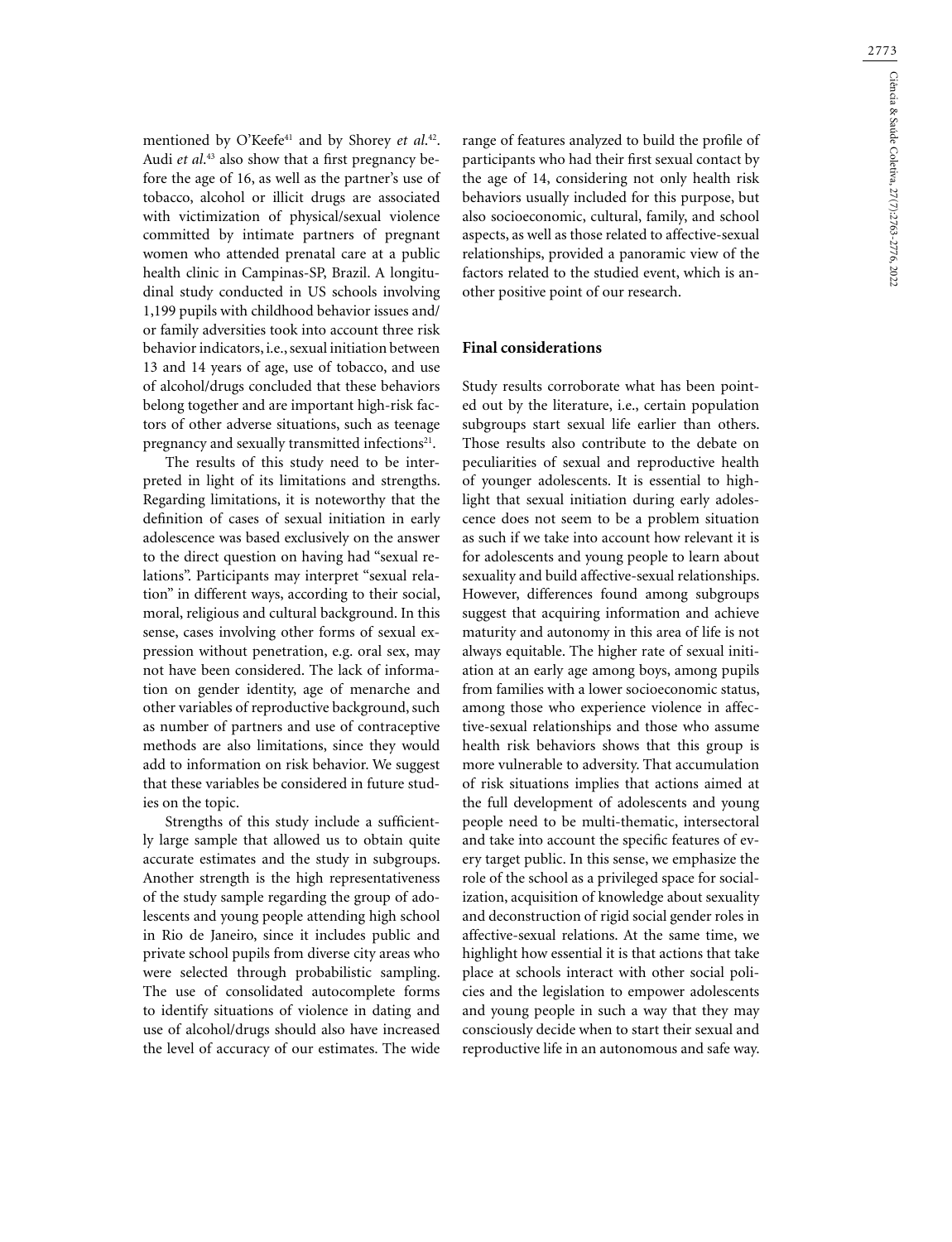# **Collaborations**

All authors participated effectively in the research and in the elaboration of the manuscript. SF Costa, CL Moraes and SR Taquette participated in study design, data collection and analysis, as well as preparation and final review of the manuscript. ES Marques participated in data analysis, drafting and final review of the manuscript.

# **Funding**

Fundação Carlos Chagas Filho de Amparo à Pesquisa do Estado do Rio de Janeiro (FAPERJ) (Call FAPERJ Nº 30/2014).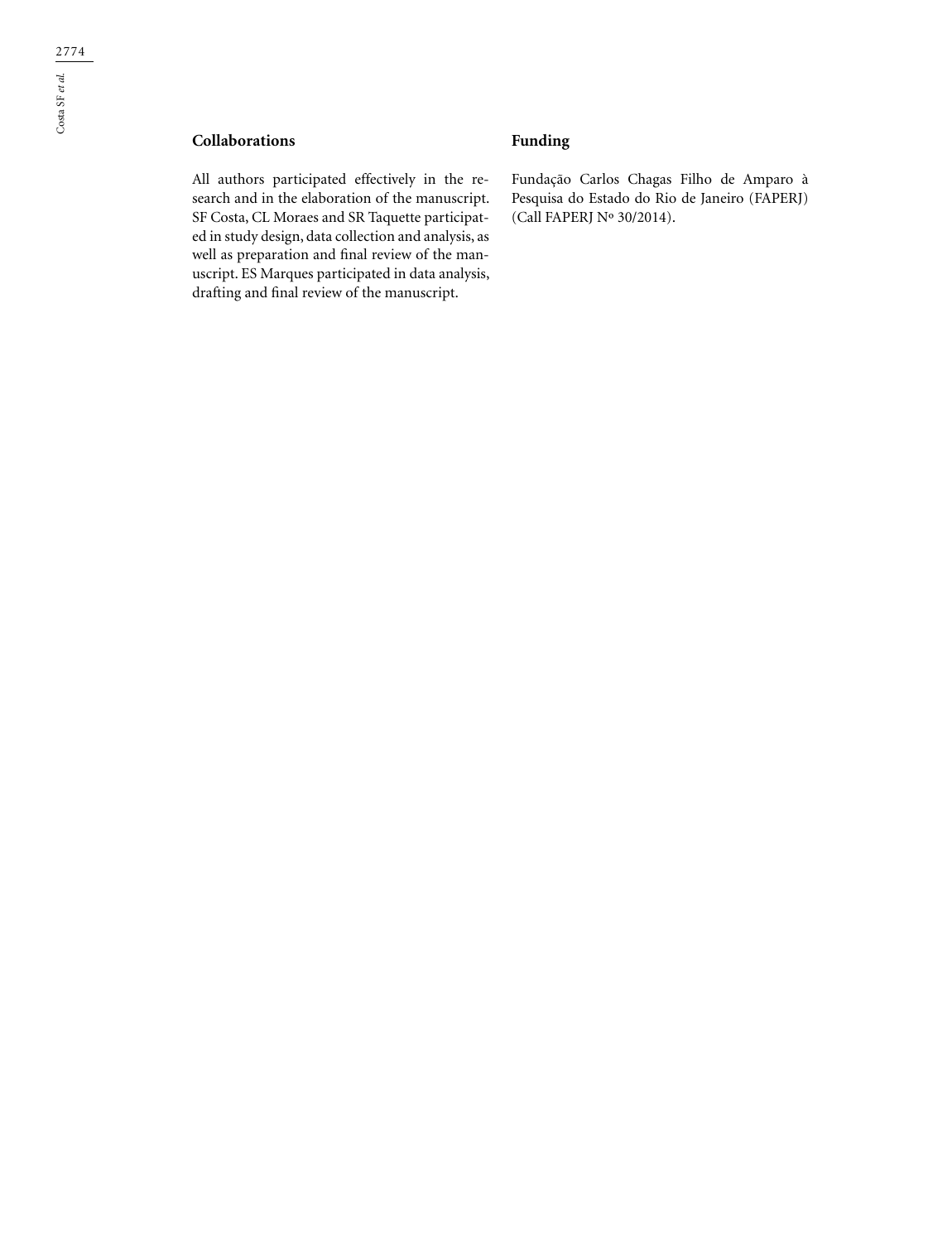2775

### **References**

- 1. World Health Organization (WHO). *The Sexual and Reproductive Health of Younger Adolescents: Research Issues in Developing Countries*. Geneva: WHO; 2011.
- 2. Abramovay M, Castro MG, Silva LB. *Juventude e sexualidade*. Brasília: UNESCO Brasil; 2004.
- 3. World Health Organization (WHO). *The changing world of adolescent sexual and reproduc tive health and rights. Departmental news Reading*. Geneva: WHO; 2020.
- 4. Cabral CS, Brandão ER. Gravidez na adolescência, iniciação sexual e gênero: perspectivas em disputa. *Cad Saude Publica* 2020; 36(8):e00029420*.*
- 5. Organização Mundial da Saúde (OMS). *INSPIRE: sete estratégias para pôr fim à violência contra crianças. Núcleo de Estudos da Violência*. Genebra: OMS; 2018.
- 6. Fundo de População das Nações Unidas (UNFPA Brasil). *Relatório da Conferência Internacional sobre População e Desenvolvimento [Conferência do Cairo]*. Brasília: UNFPA Brasil; 2007.
- 7. Finer LB, Philbin JM. Trends in ages at key reproductive transitions in the United States, 1951-2010. *Womens Health Issues* 2014; 24:e271-9.
- 8. Brasil. Ministério da Saúde (MS). *Saúde Brasil 2017: uma análise da situação de saúde e os desafios para o alcance dos objetivos de desenvolvimento sustentável*. Brasília: MS; 2018.
- 9. Markham CM, Rushing SC, Jessen C, Lane TL, Gorman G, Gaston A, Revels TK, Torres J, Williamson J, Baumler ER, Addy RC, Peskin MF, Shegog R. Factors Associated With Early Sexual Experience Among American Indian and Alaska Native Youth. *J Adolesc Health* 2015; 57(3):334-341.
- 10. Woog V, Kågesten A. *The Sexual and Reproductive Health Needs of Very Young Adolescents Aged 10–14 in Developing Countries:What Does the Evidence Show?* New York: Guttmacher Institute; 2017.
- 11. Silva ASN, Silva BL Costa N, Silva JAF, Silva MCF, Guerreiro JF, Sousa ASCA. Início da vida sexual em adolescentes escolares: um estudo transversal sobre comportamento sexual de risco em Abaetetuba, Estado do Pará, Brasil. *Rev Panamazonica Saude* 2015; 6(3):27-34.
- 12. Costa SF, Taquette SR, Moraes CL, Luciana MBMS, Moura MP. Contradições acerca da violência sexual na percepção de adolescentes e sua desconexão da lei que tipifica o "estupro de vulnerável". *Cad Saude Publica* 2020; 36(11):e00218019.
- 13. Minayo MCS, Assis SG, Njaine K, organizadores. *Amor e violência: um paradoxo das relações de namoro e do 'ficar' entre jovens brasileiros*. Rio de Janeiro: Fiocruz; 2011.
- 14. Foucault M. *História da sexualidade I: a vontade de saber*. Rio de Janeiro: Graal; 1985.
- 15. Nardi HC, Quartiero E. Educando para a diversidade: desafiando a moral sexual e construindo estratégias de combate à discriminação no cotidiano escolar. *Sex Salud Soc (Rio J)* 2012; 11:59-87.
- 16. Brasil. Secretaria de Educação Fundamental. *Parâmetros Curriculares Nacionais: introdução aos parâmetros curriculares nacionais*. Brasília: MEC/SEF; 1997.
- Brasil. Lei nº 13.798, de 3 de janeiro de 2019. Acrescenta art. 8º-A à Lei nº 8.069, de 13 de julho de 1990 (Estatuto da Criança e do Adolescente), para instituir a Semana Nacional de Prevenção da Gravidez na Adolescência. *Diário Oficial da União* 2019; 4 jan.
- 18. Brasil. Lei nº 12.015, de 7 de agosto de 2009. Altera o Título VI da Parte Especial do Decreto-Lei no 2.848, de 7 de dezembro de 1940 - Código Penal, e o art. 1o da Lei no 8.072, de 25 de julho de 1990, que dispõe sobre os crimes hediondos, nos termos do inciso XLIII do art. 5o da Constituição Federal e revoga a Lei no 2.252, de 1o de julho de 1954, que trata de corrupção de menores. *Diário Oficial da União* 2009; 10 out.
- 19. Brasil. Ministério da Saúde (MS). *Saúde Brasil 2015/2016: uma análise da situação de saúde e da epidemia pelo vírus Zika e por outras doenças transmitidas pelo Aedes aegypti*. Brasília: MS; 2017.
- 20. Hugo TD, Maier OVT, Jansen K, Rodrigues CEG, Cruzeiro ALS, Ores LC, Pinheiro RT, Silva R, Souza LDM. Fatores associados à idade da primeira relação sexual em jovens: estudo de base populacional, *Cad Saude Publica* 2011; 27(11):2207-2214.
- 21. Conduct Problems Prevention Research Group. Trajectories of Risk for Early Sexual Activity and Early Substance Use in the Fast Track Prevention Program. *Prev Sci* 2014; 15:33-46.
- 22. Lara LAS, Abdo CHN. Aspectos da atividade sexual precoce. *Rev Bras Ginecol Obstet* 2015; 37(5):199-202.
- 23. Amorim MMR, Lima LA, Lopes CV, Araújo DKL, Silva JGG, César LC, Melo ASO. Fatores de risco para a gravidez na adolescência em uma maternidade-escola da Paraíba: estudo caso-controle. *Rev Bras Ginecol Obstet* 2009; 31(8):404-410.
- 24. Gonçalves H, Machado EC, Soares ALG, Camargo-Figuera FA, Seerig LM, Mesenburg MA, Guttier MC, Barcelos RS, Buffarini R, Assunção MCF, Hallal PC, Menezes AMB. Início da vida sexual entre adolescentes (10 a 14 anos) e comportamentos em saúde. *Rev Bras Epidemiol* 2015; 18(1):499-506.
- 25. National Society for the Prevention of Cruelty to Children (NSPCC). *Gillick competency and Frazer guidelines* [Internet]*.* [cited 2021 out 23]. Available from: https://learning.nspcc.org.uk/child-protection-system/gillick-competence-fraser-guidelines.
- 26. Kaufman CE, Rumbaugh WN, Keane E, Desserich JA, Giago C, Sam A, Mitchell CM. Effectiveness of circle of life, an HIV- preventive intervention for American Indian middle school youths: A group randomized trial in a Northern Plains tribe. *Am J Public Health*  2014; 104:e106e12.
- 27. Brasil. Ministério da Saúde (MS). *Passo a passo PSE: Programa Saúde na Escola: tecendo caminhos da intersetorialidade*. Brasília: MS; 2011.
- 28. Pan American Health Organization (PAHO). Organização Mundial da Saúde (OMS). *Plano de ação para a saúde da mulher, da criança e do adolescente 2018–2030. 56º Conselho Diretor 70ª Sessão do Comitê Regional da OMS para as Américas*. Washington D.C.: PAHO, OMS; 2018.
- 29. Instituto Pereira Passos (IPP) [Internet]. 2020 [acessado 2021 out 23]. Disponível em: https://www.data. rio/.